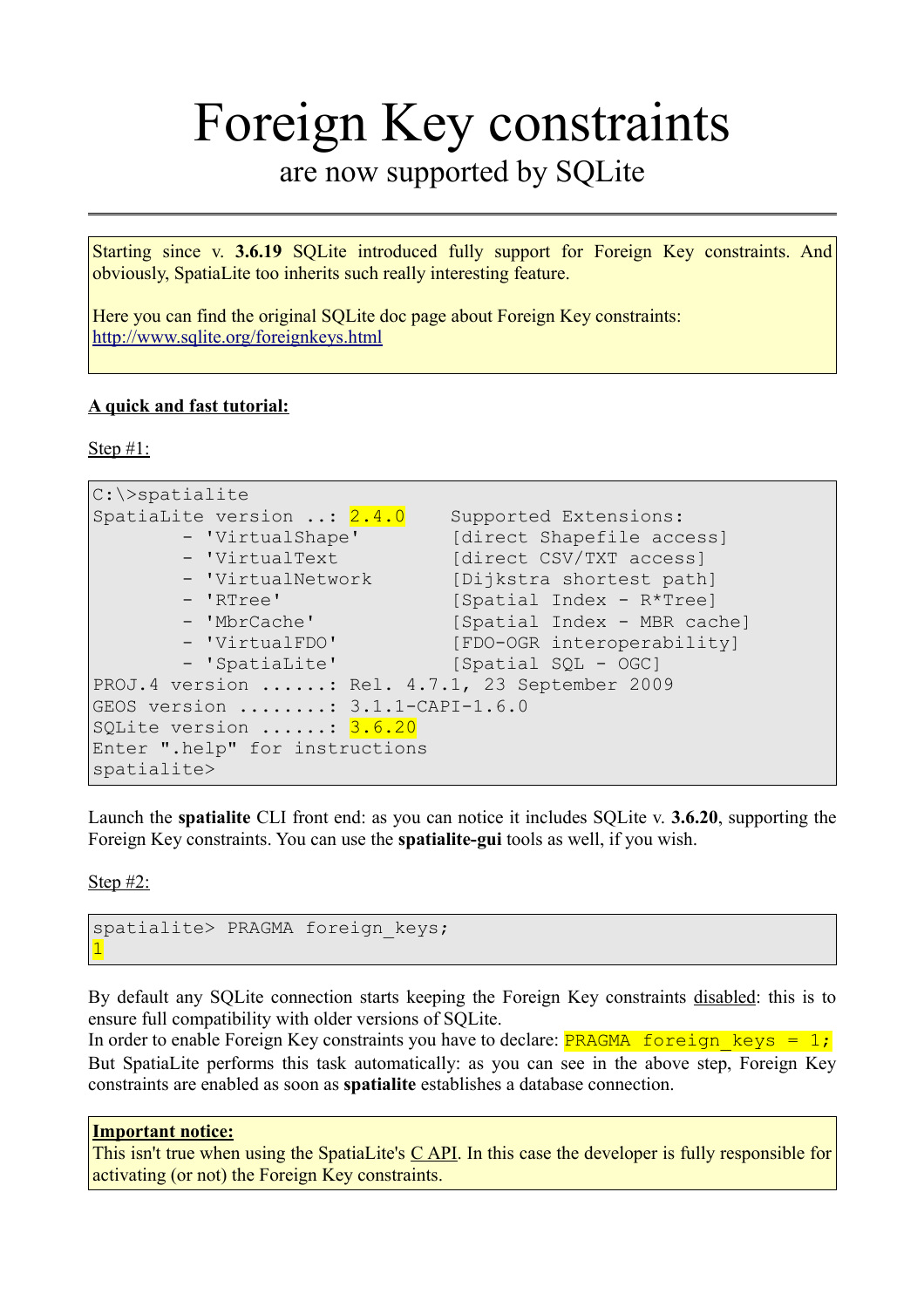```
spatialite> CREATE TABLE mother (
        ...> last name TEXT NOT NULL,
        ...> first name TEXT NOT NULL,
        ...> birth date DATETIME NOT NULL,
        ...> CONSTRAINT pk mother PRIMARY KEY
        ...> \overline{(\text{last name}, \text{first name}, \text{birth date})});
```
Now we'll create a **mother** table.

- each *mother* is identified by her full name and birth date.
- we define a Primary Key spanning over three columns: so we are granted that only one row can be inserted presenting the same values combination. This is a so-called unique identifier.

Step #4:

```
spatialite> CREATE TABLE daughter (
      ...> last name TEXT NOT NULL,
       ...> first name TEXT NOT NULL,
       ...> birth_date_DATETIME NOT NULL,
       ...> mother_last_name TEXT NOT NULL,
       ...> mother first name TEXT NOT NULL,
       ...> mother_birth_date DATETIME NOT NULL,
       ...> CONSTRAINT pk daughter PRIMARY KEY
       ...> (last name, first name, birth date),
       ...> CONSTRAINT fk daughter FOREIGN KEY
       ...> (mother last name, mother first name, mother birth date)
       ...> REFERENCES mother (last name, first name, birth date));
```
Now we'll create a **daughter** table:

- each daughter is identified by her full name and birthdate
- and we've defined a Primary Key to ensure uniqueness
- but now we've defined a Foreign Key as well:
	- so that each *daughter* row references a corresponding row into the *mother* table

This one is a so called one-to-many relationship: each one *mother* may have zero, one or many *daughters*, but each *daughter* has to have one and only one *mother*.

Step #5:

```
spatialite> INSERT INTO mother VALUES ('Smith', 'Jane', '1949-07-12');
spatialite> INSERT INTO mother VALUES ('Green', 'Mary', '1967-02-18');
spatialite> INSERT INTO mother VALUES ('White', 'Susan', '1978-06-12');
```
Now we'll INSERT some rows into the *mother* table.

```
spatialite> INSERT INTO mother VALUES ('Green', 'Mary', '1967-02-18');
SQL error: columns last name, first name, birth date are not unique
```
Obviously we are not allowed to INSERT again this row, because such an action will violate the uniqueness constraint granted by the Primary Key we've defined.